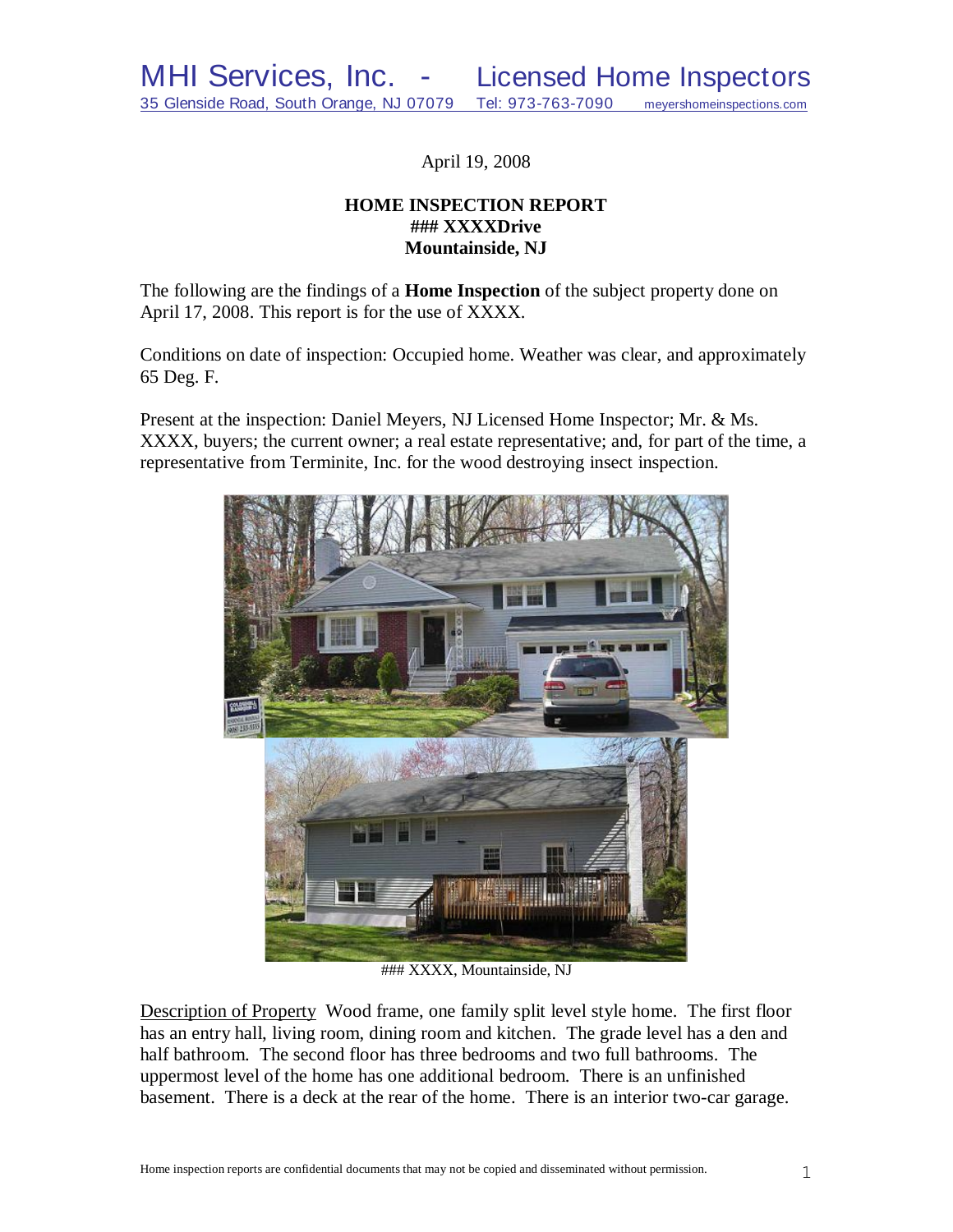*Advisory Note Regarding Construction and Renovation Permits This home appears to have had reconstruction and renovation work done after it was originally constructed. The renovations may, or may not have, been performed in accordance with local municipal requirements. We do not review relevant building plans or permits or approvals as part of a home inspection, and therefore this home inspection should not be taken as an endorsement or certification of renovation or re-construction work that may have been done on this home.*

Exterior Facades

Front, Type: Brick facing, and vinyl siding.

Condition:

- o Vinyl siding is functional.
- o **Some brick mortar joints are eroding and require re-pointing.**

| Rear, Type: Vinyl siding.  | Condition: Functional. |
|----------------------------|------------------------|
| Left, Type: Vinyl siding.  | Condition: Functional. |
| Right, Type: Vinyl siding. | Condition: Functional. |
| Trim, Type: Vinyl siding.  | Condition: Functional. |

# **Recommendations:**

**Have a qualified mason re-point brick masonry joints where needed.**

# Windows

Type: Mostly replacement vinyl frame, double hung, double glazed units.

A representative number of windows were tested. All windows were visually examined.

Condition:

o Windows were found to be in functional condition.

*Note: It is our policy to recommend the use of window guards such as window guard tabs if present, or installation of window guards on all windows above the first floor level, regardless of whether regulations require them.*

# **Recommendations:**

**Installation if necessary and use of window guards on all windows above the first floor level.**

# Exterior Doors

Front: Wood and glass, in functional condition. Rear: Wood and glass, in functional condition.

Interior Doors Wood, in functional condition.

Foundation Walls & Structural Supports This home is built partly over a full basement with a raised concrete block masonry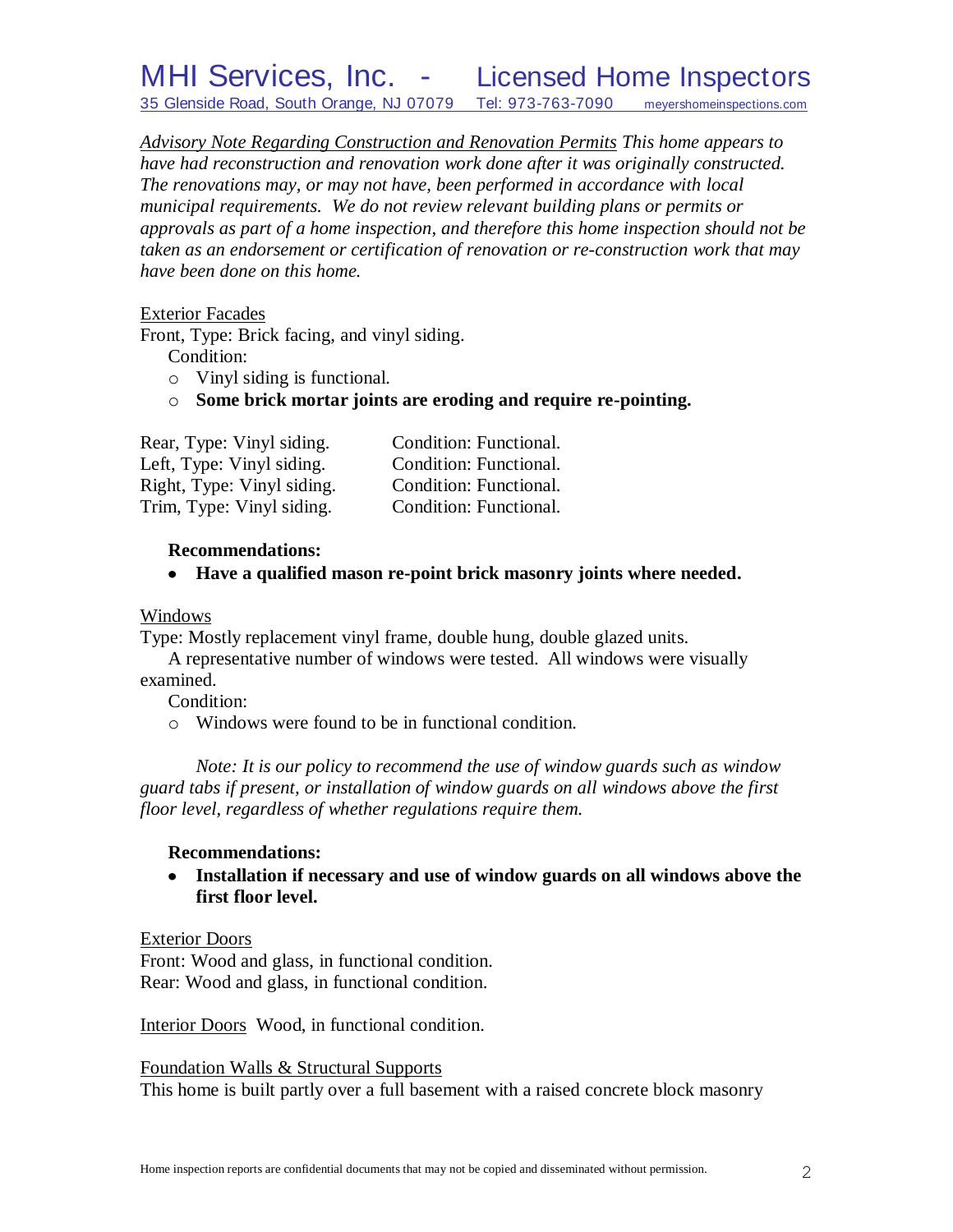foundation (the left side), and partly over a concrete slab (the right side and garage). Foundation Wall Condition:

o After construction of a home over the course of time it is common for a small amount of soil compression to occur under the foundation wall footings, and this may result in cracks that are approximately vertical, diagonal or stair-step in pattern. Cracks of this type that are less than 3/16 inch wide with no other complicating factors are not considered to be structural defects in need of repair. **Our home inspection found foundation wall cracks of the type and degree described above, along the right side of the garage wall.**



Crack in garage wall, on right side

o **Some areas of** *patched* **cracks appear to also be present in the basement.** *The patching and paint on basement walls limits our evaluation of the severity of these cracks.*



Patched cracks on foundation wall visible in basement

Concrete Slab Condition: Minor cracks, but no direct evidence of structurally significant defects such as major cracks, settlement or irregularity.

*Limitation of our Ability to Inspect & Evaluate: Significant parts of the masonry foundation walls and concrete slab were covered with finish materials or access to*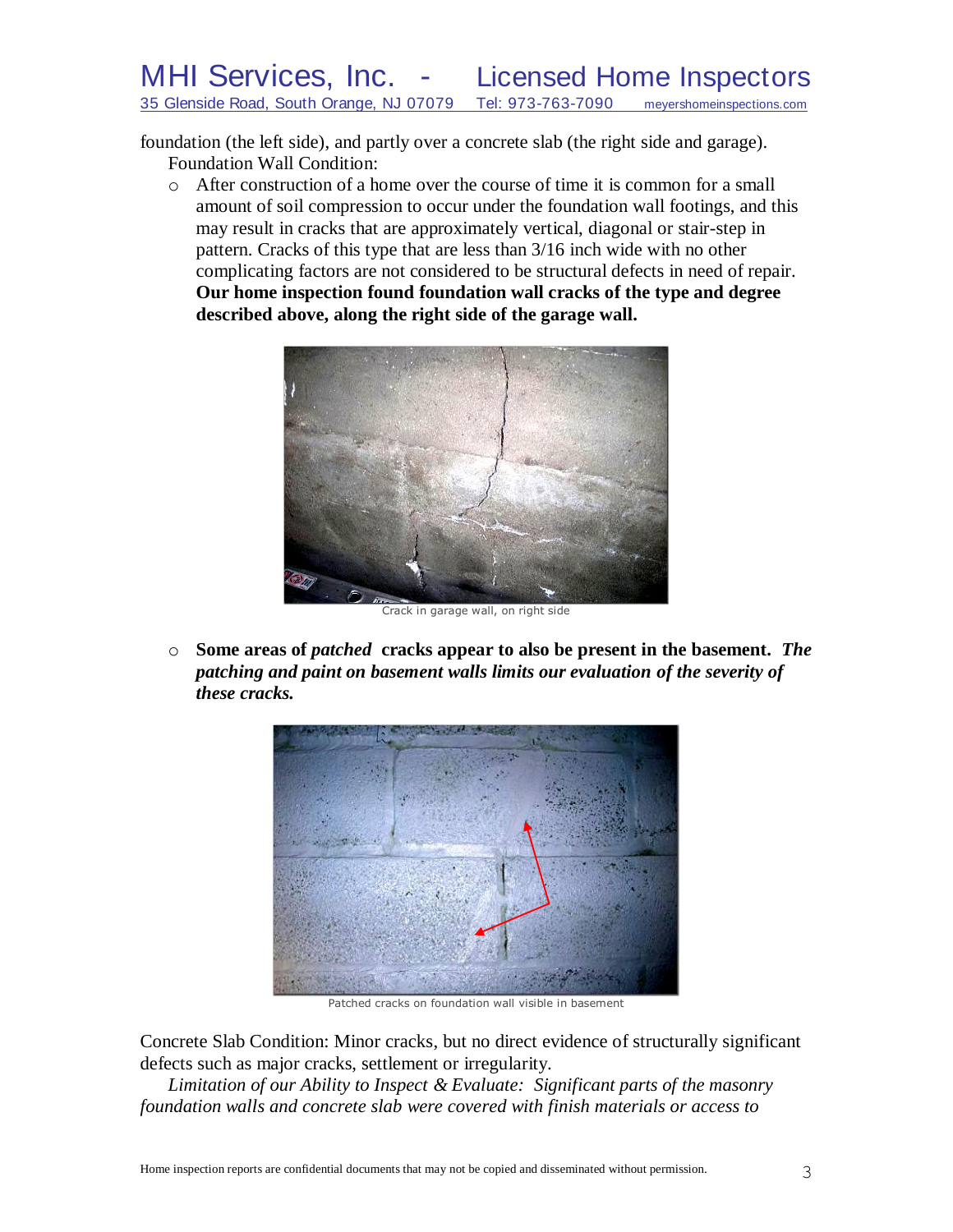*directly inspect was blocked by furnishings, and this limits our ability to fully evaluate these components. Hidden defects may be present behind finish materials or below ground. In addition, please be aware that a single visit inspection cannot determine with certainty if cracks present will not become worse with time. If a higher degree of certainty is required, then crack monitors or soil testing or excavation to directly expose and inspect the foundation footing would be needed, which are not within the scope of a home inspection.*

Intermediate structural supports: Concrete filled steel tubular columns.

Condition:

o Functional condition where visible.

Floor Framing: Dimensional lumber floor joists, resting on the foundation walls and on a built up wood main beam.

Condition:

- o Flooring throughout the home was adequately level and stiff on the date of inspection.
- o **Termite activity was found on the right side of the garage, at the entry door frame.**

Wall Framing: Dimensional lumber, with wood or wood product sheathing on the exterior and plaster or drywall on the interior.

Condition:

o Walls throughout the home are functionally adequate where visible.

Roof framing: Dimensional lumber for a pitched roof.

Roof Sheathing: Wood board and/or wood product panel.

Condition:

o Visible portions of roof framing and sheathing were functionally adequate on the date of inspection.

*Note: Finish materials in the home prevented access to directly inspect the foundation walls and structural supports, and our findings are limited by this*.

# **Recommendations:**

- **See Roof Drainage section – make sure water around the home is well**   $\bullet$ **controlled, with no accumulation near the base of the home. This can help reduce the possibility of foundation settlement in the future.**
- **The visible areas of vertical cracks found appear to be relatively minor and do not appear to significantly affect functionality of the foundation. Other than sealing the crack to prevent water and insect entry, no repair is recommended at this time. We do recommend, however, that the foundation walls be monitored over time for additional cracks or expansion of the existing cracks, and if this occurs, then further specialist evaluation followed by structural repairs may be needed.**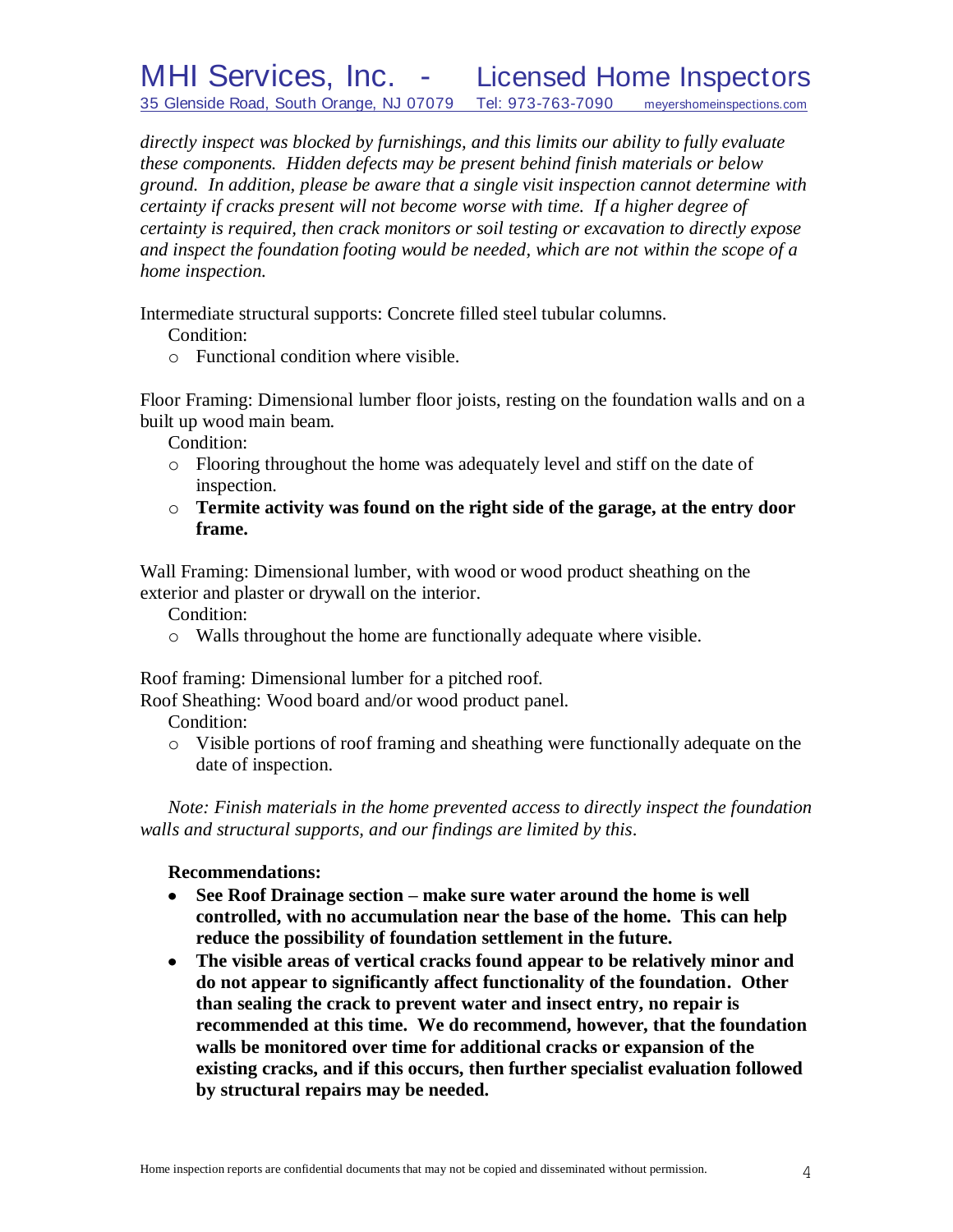**See the separate wood destroying insect report from Terminite, Inc. for more information relating to the wood framing of this home. If evidence of wood destroying insect infestation is found, then be aware that further evaluation would be required to assure that hidden damage to structural members is not present.**

Wood Destroying Insects We do not inspect for wood destroying insect infestation, however as a convenience and as a matter of expedience, an inspection for the presence of wood destroying insects has been ordered by us for this property. The official results of this wood destroying insect inspection will be sent to you under separate cover by the provider of this service, Terminite, Inc, Tel: 908-353-6938.

# **Recommendations:**

**Carefully read the separate wood destroying insect report from Terminite, Inc. and be guided by the recommendations therein.**

Exterior Soil Grading and Drainage

Soil Grade & Clearance to Wood Elements of the Home:

| Front: Adequate. | Back: Adequate.  |
|------------------|------------------|
| Left: Adequate.  | Right: Adequate. |

Drainage Conditions:

- o **This home is located in a low area which may be prone to seasonal flooding. The back yard is flat, however there appears to be a dry stream bed to the rear of the property.**
- o **A drainage grate is present on the right side of the property, in the back yard.**



Drainage grate in back yard

o **A low concrete block wall has been constructed around a rear basement window, possibly as a defense against water entry.**

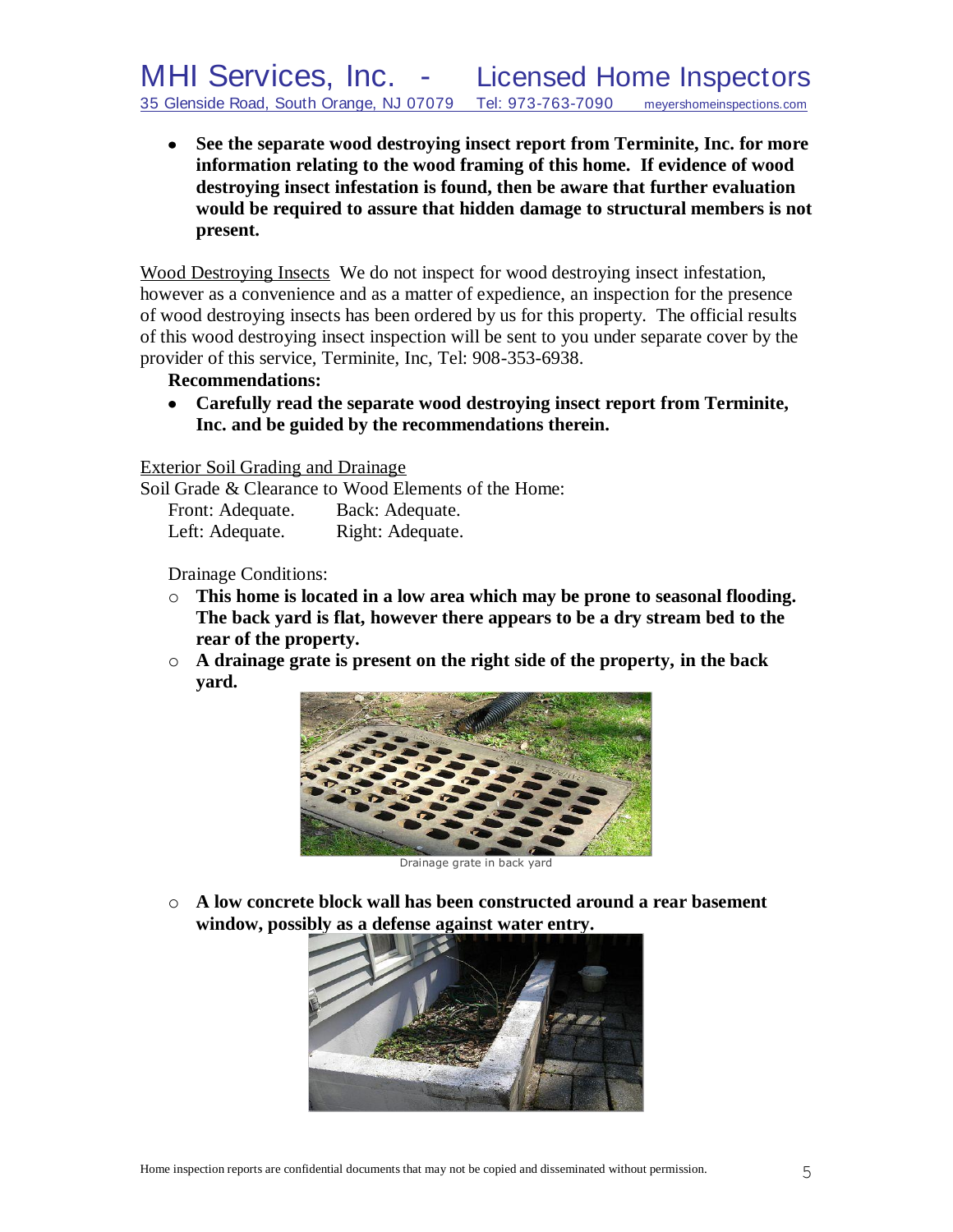Low wall surrounds part of the rear, including basement window under the deck

o **A portion of concrete path at the right side and rear is below the level of a low wood tie wall. Water may accumulate in this area.**



Path section lower than tie wall

o *Weather conditions on the date of inspection were relatively warm and very dry. Little rain had fallen in the preceding weeks. Although the back yard appeared dry on the date of inspection, we cannot determine whether water accumulation or flooding will occur during extended periods of rain.*

*If present, inadequate soil clearance to wood frame structure or adverse soil grading can result in damage to the wood frame structure and masonry foundation due to chronic wet conditions.*

**Recommendations:**

- **Monitor water conditions in the back yard for areas of water accumulation.**
- **Keep existing drainage grates clear and free flowing.**
- **Have a landscaper raise the paths at the right side and rear, and slope paths away from the home to defend against water accumulation at the base of the home.**
- **If water accumulation occurs on the property during heavy rains, the addition of more drainage and water diversion methods may become necessary.**

Roof Drainage System Roof drainage is by metal gutters and leaders (downspouts) attached to the roof and siding.

*Inadequate or defective roof drainage systems, if present, can lead to water entry into the basement, foundation damage and/or roof leakage.*

**Recommendations:**

- **Direct all above ground downspout discharge points as far away and downhill from the base of the home as is practical.**
- **Have the roof drainage system cleaned and maintained on a regular basis by a qualified gutter maintenance company.**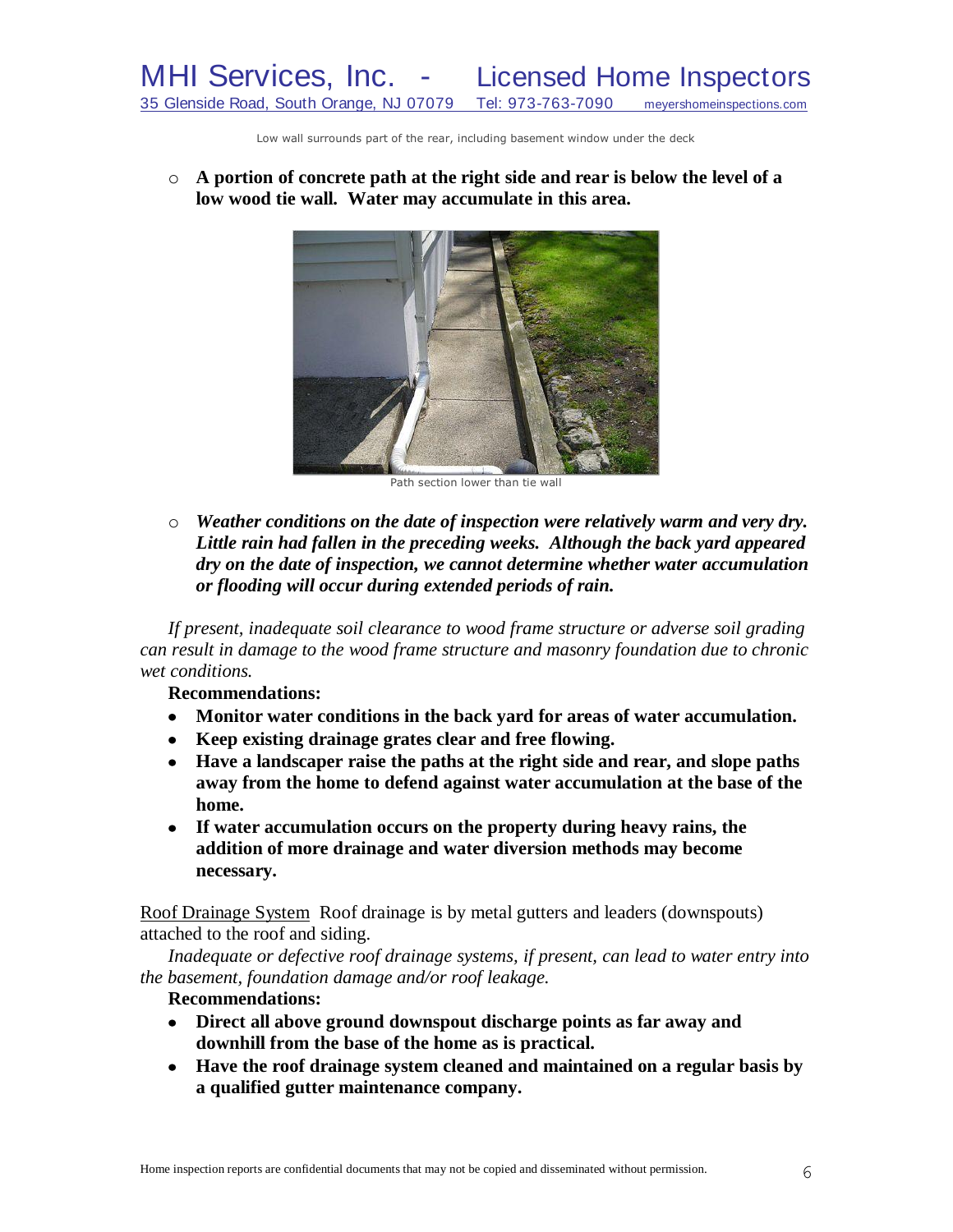Roof The roofs, flashings and penetrations were inspected by the following methods:

- o Visual observation from the ground with the aid of field glasses.
- o Partially from within attic crawlspaces.
- o Finish materials on ceilings and walls on the upper living level were tested where possible with a moisture meter.
- o The underside of the roof was tested where possible with a moisture meter.

Roof Type and Description: The roofs are pitched and covered with asphalt shingles.

Condition:

- o **Roof shingles appeared to have moderate wear.**
- o **Some roof flashings may be older than the currently installed roof. Leakage can occur around old flashings.**

Roof Ventilation:

- o Gable end vents.
- o Ridge vents.

**Roof ventilation may not be adequate. The gable end vents are small, and no open soffit (roof edge) vents appear to be present. Insulation in the attic may be restricting ventilation at the roof edges.**

*Inadequate roof ventilation can lead to reduced shingle life.*

**Recommendations:**

- **Have a qualified roofer add more ventilation to this roof by opening more soffit vents, and pulling back insulation from the roof edge.**
- **Have a qualified roofer periodically evaluate the roof for wear and signs of leakage, and make repairs or replacements as necessary.**

*Our roof evaluation consists of an inspection of the exterior surface covering, including an inspection of visible flashing details. A steeply pitched roof is usually inspected from the ground by use of binoculars. If safely accessible, a moderately pitched roof will be mounted and walked for close inspection. The underside of the roof decking is also closely inspected where accessible, and we use a professional moisture meter to evaluate stained areas that may be evidence of leakage. The interior finished surfaces of the home, especially ceilings and walls at the top or attic floor, are also inspected for evidence of leakage, and a moisture meter is used to evaluate suspect areas.*

*If we see evidence of roof leakage, we will say so in our report, and recommend that further evaluation and repair or roof replacement be done. Often we see stains on the underside of the roof deck or at ceilings that strongly suggest that the roof has leaked. Depending on the season of the year and recent weather, as well as recent painting or repair done by the owner, we may not be able to say if the roof is currently leaking. What we can say with certainty, is that all roofs eventually leak, and for older homes, parts of the roof system such as flashings in valleys or at the chimneys and plumbing vents may never have been replaced even if the roof surface has been re-covered. Consequently, our inspection report should not be taken as a guarantee that the roof will not leak, but simply as a report on the condition of the roof as we found it on the date of inspection.*

#### Driveway & Paths

Driveway Type: Asphalt. Driveway Condition: Some wear and cracking, but currently functional.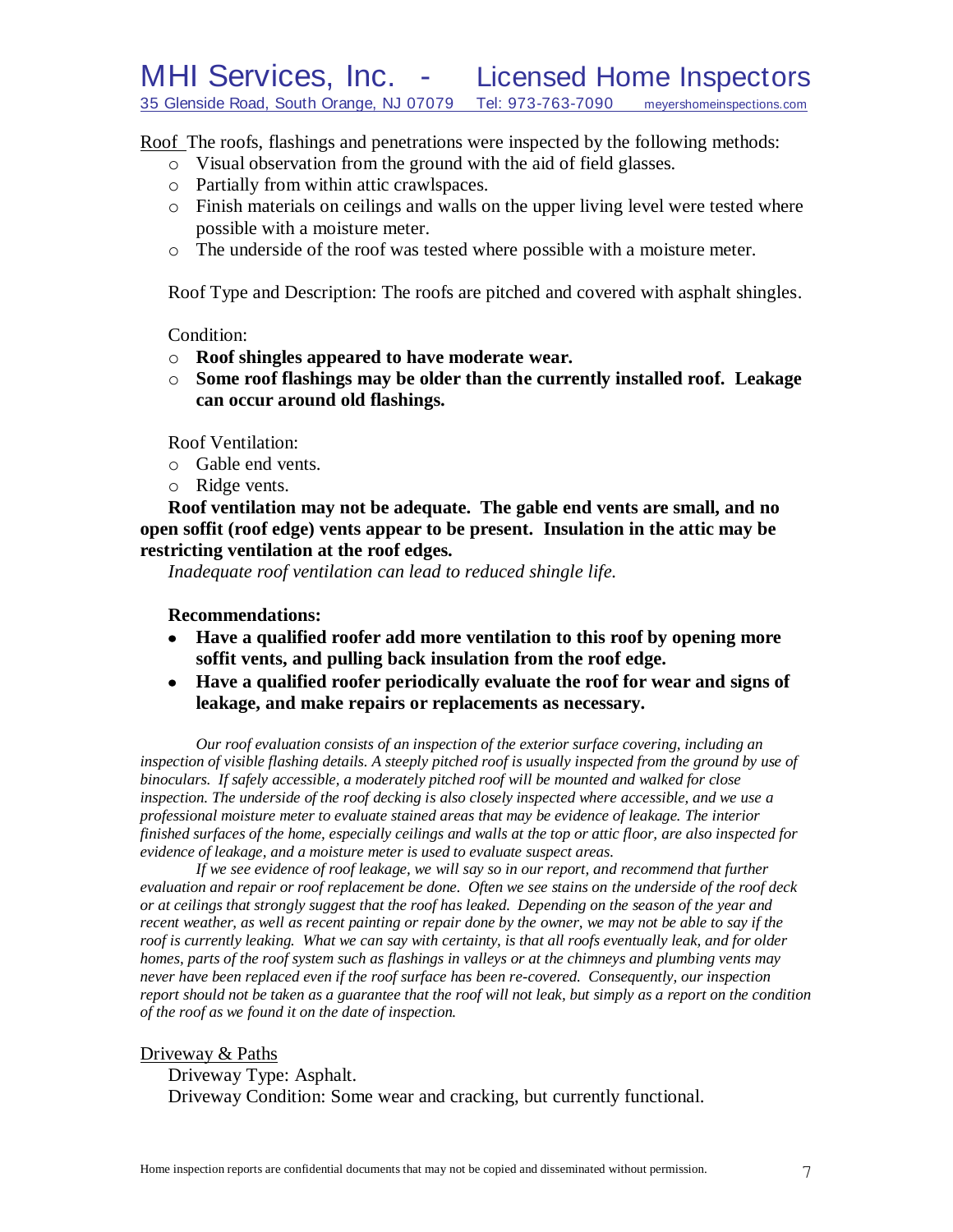Path Type: Concrete.

Path Condition: Some wear and cracking, but currently functional. Sidewalk Type: None present.

# Deck

Type: Wood Location: Rear Elevation above grade level (approximate): 4 ft. Structure Condition: Functional Surface Condition: **Significant deck board wear is present.**



Deck surface is worn

Railing Condition: The railing was tested, and found to be sound, on the date of inspection, **however the railing top board has significant wear.**



Splitting railing top board

Stairs Condition: Functional. **Recommendations:**

**The deck is wearing, and replacement of deck surface boards or deck**   $\bullet$ **reconstruction will be necessary in the near future. This work should be done by a qualified contractor familiar with modern deck construction.**

Patio None Present.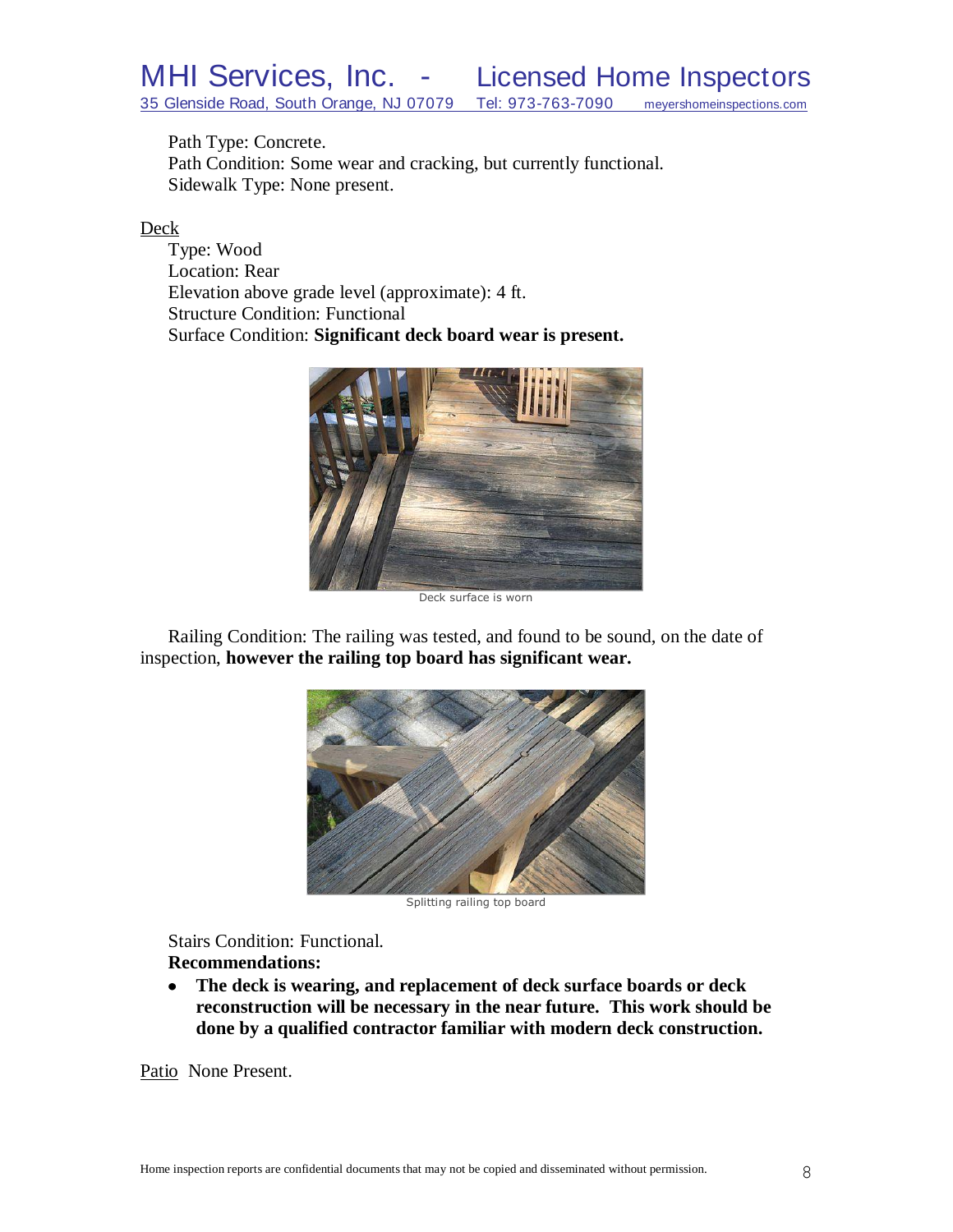### Description & Condition of Entrances

#### Front Door:

Front Entry Area: Masonry steps, in functional condition. Back Entry Area: Wood and glass to the deck, in functional condition.

Masonry Chimney(s) This home has one masonry chimney.

The exterior of the masonry chimney was inspected by the following methods:

- o Visual observation from the ground with the aid of field glasses.
- o Partially from within the basement, attic and/or other interior spaces.

#### **Condition:**

- o **Chimney flashings appear to be older. Leakage can occur around older chimney flashings.**
- o **Some cracks, loose and missing sections of mortar were seen on the upper sections of the chimney.**



The chimney brick is painted white, but joints still requires re-pointing

*Our inspection cannot properly evaluate the condition of the interior components of the chimneys, and we do not include this in our service.*

# **Recommendations:**

- **The National Fire Protection Association and the National Chimney Sweep**   $\bullet$ **Guild recommend that, due to the advanced age or other conditions, a Level-2 Inspection of the chimney and internal components be done to rule out hidden potential safety defects***.*
- **Have a qualified chimney contractor service or repair the chimney as required to assure long term function and safety.**

#### Fireplace

Location: Living Room. Type: Wood Burning. Hearth area Condition: Functional Flue Damper Condition: Functional **Other Conditions: Significant deposits of creosote are present in the lower**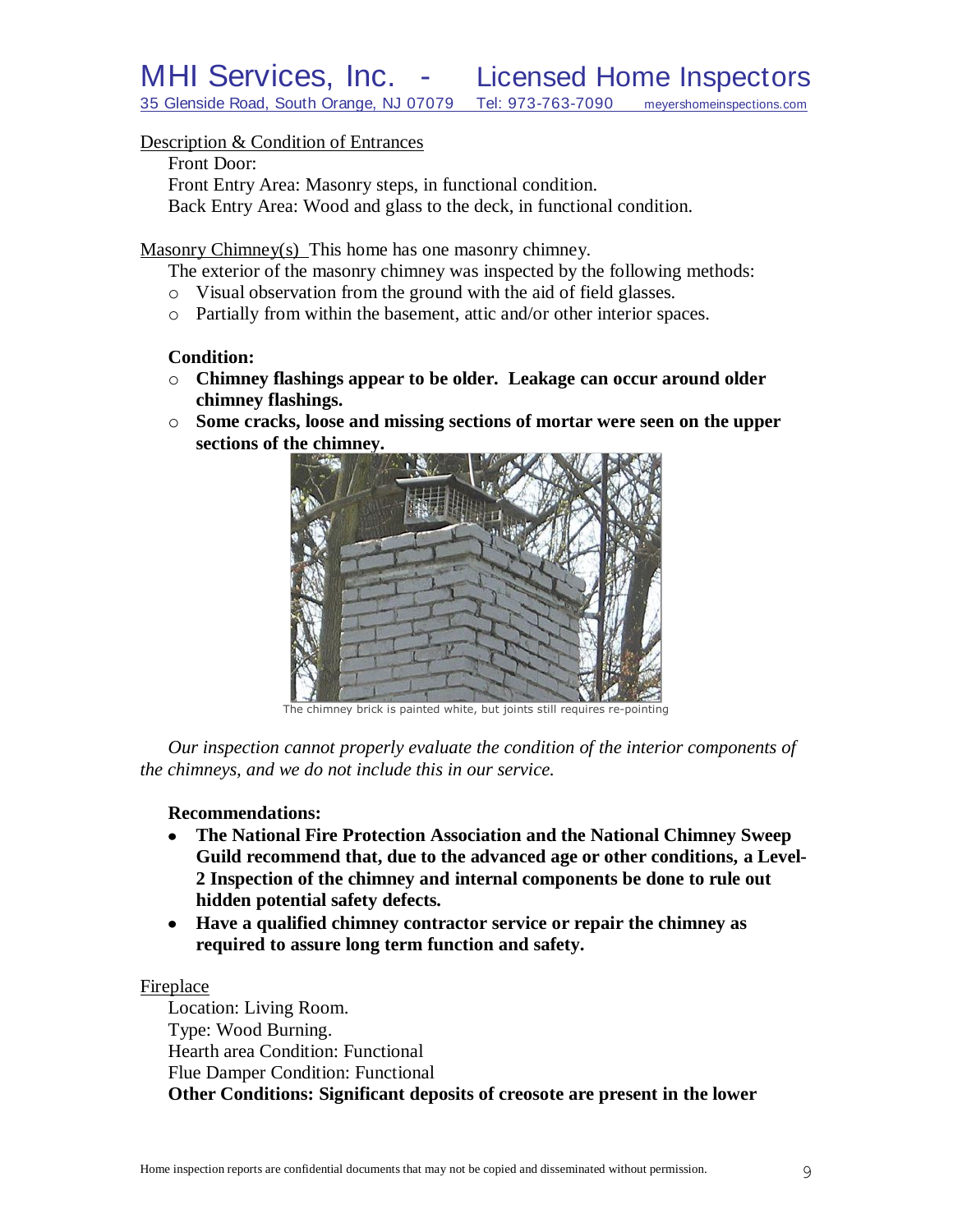**sections of the chimney flue and fireplace. This can result in chimney fires. Recommendations:**

- **See Chimney section.**
- **Have a qualified chimney / fireplace contractor clean the fireplace and chimney flue(s).**

# Electrical System

Voltage: 240/120 volts Ampere Capacity: 100 amperes.

Capacity may be **inadequate** for present usage of this home. Service entrance location: Overhead Electrical Grounding: Metallic water main.

Circuit Breaker and/or Fuse panels:

o Circuit breaker main panel located in the basement.

Circuit Breaker/Fuse inspection methods:

o Removal of panel cover with inspection of wiring on the interior.

Conditions: Visual inspection of the components and wiring within circuit breaker panel(s) found the following condition(s):

- o **A double tapped circuit breaker (more than one wire connected to a circuit breaker) is present in the panel. This is incorrect wiring technique.**
- o **Several wires are strained (there is insufficient slack) at their connections to circuit breakers.**



Double tapped breaker and strained wires

o **There are unused wires in the panel that have been taped off (see below).**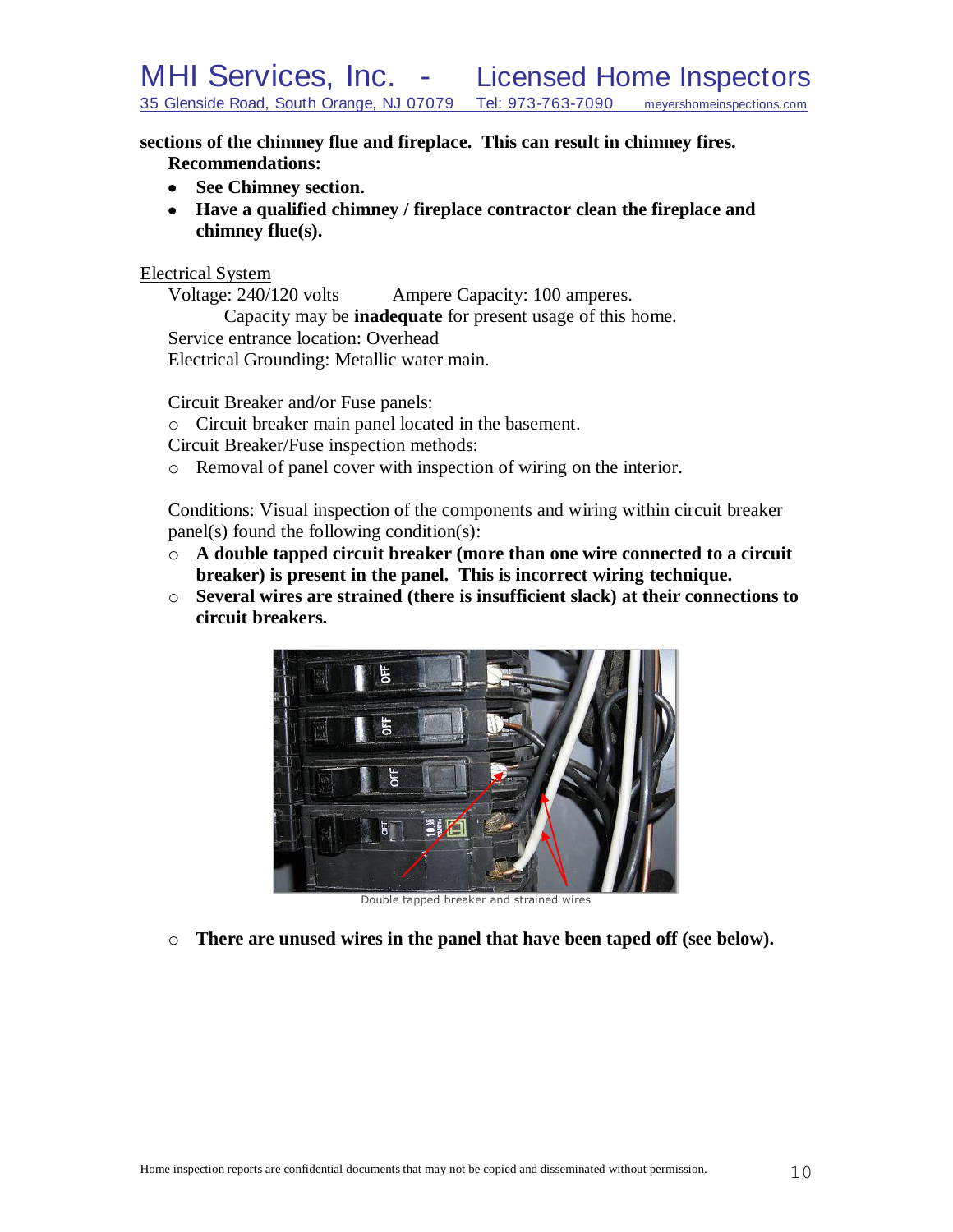35 Glenside Road, South Orange, NJ 07079 Tel: 973-763-7090 meyershomeinspections.com



Taped off wires are present in the panel

Branch circuit wiring:

- o Plastic sheathed cable
- o Metallic sheathed cable
- o Older fabric sheathed cable.

Branch circuit conductor material appears to be copper for all 15 and 20 ampere solid conductor circuits.

Conditions:

o **An unused cable is dangling at the rear of the basement. This may be the same cable that has taped ends in the circuit breaker panel, however we cannot certify that this is so.**



Taped off unused cable in basement

Receptacles are partly grounded three pin units and partly older two pin units. A representative number of 120 volt three pin receptacles were tested, with no functional defects found.

**Functional GFCI electrical receptacles are NOT present in all wet areas of the bathrooms with electrical receptacles.** *GFCI electrical receptacles provide protection against electric shocks in wet areas.*

**Recommendations:**

- **Have a licensed electrician eliminate the double tapped condition in the circuit breaker panel.**
- **Have a licensed electrician repair the strained wires in the panel.**
- **Electrical capacity upgrade to 200 amperes may be needed to adequately serve your needs, and we recommend that this upgrade in capacity be done. The previous repairs may also be accomplished in this process, as an upgrade would require service panel replacement.**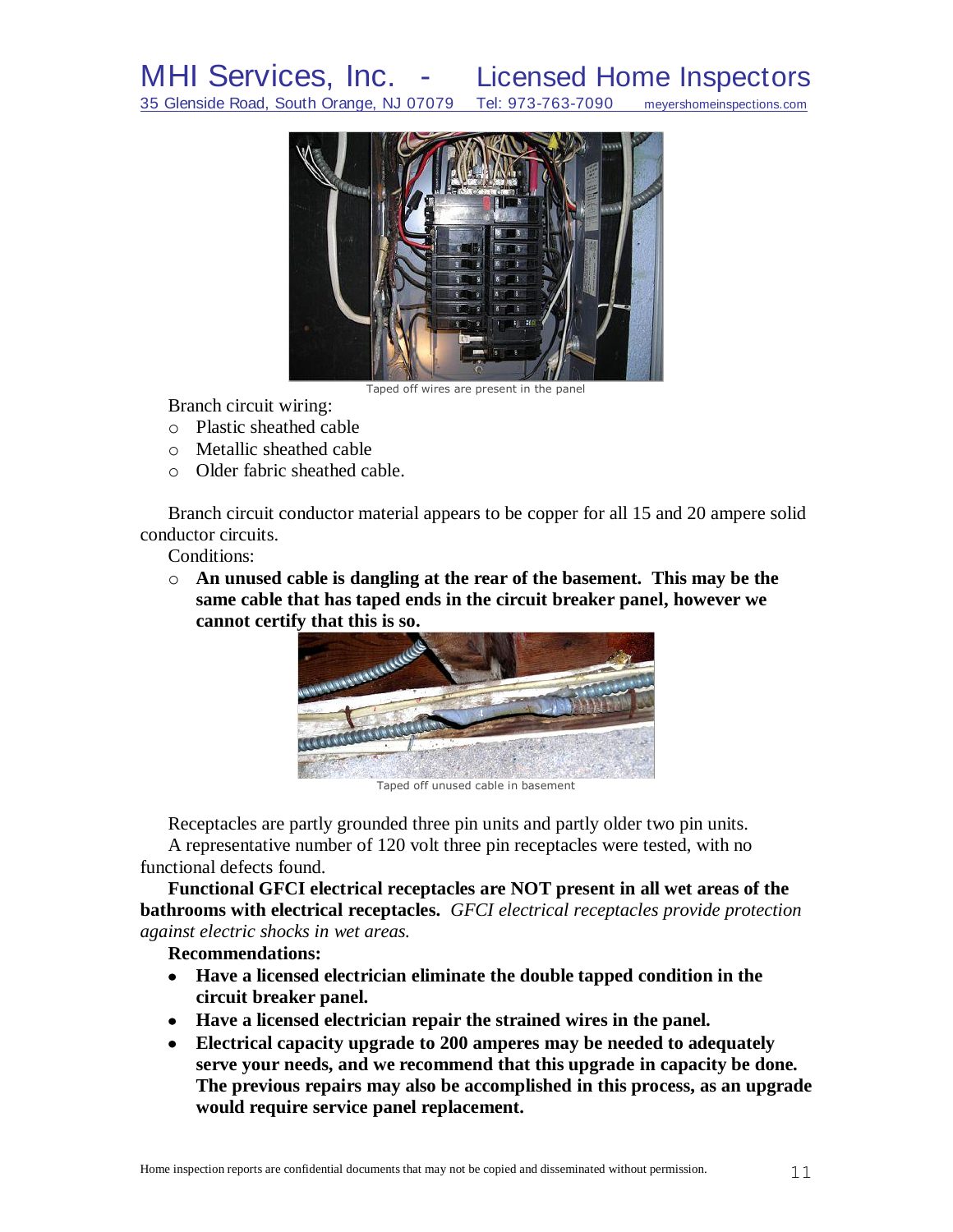- **Have a licensed electrician install functional GFCI electrical receptacles in all wet areas of the home including kitchens and bathrooms that lack them.**
- **Have a licensed electrician remove any unused cables.**

#### Plumbing System

Water Main Material: Copper tubing. Water Main and Main water shutoff valve Location: Basement Water Main Condition:

- o The water main pipe itself appeared to be in physically acceptable condition.
- o **A small expansion tank has been installed on the water main near the shutoff valve and meter. The purpose of this tank may be to help maintain steady water pressure, however this could not be determined with certainty.**
- o **Although water pressure appeared to be adequate at fixtures during brief tests, some pressure variation was seen when turning on or off multiple fixtures, and** *within limits***, this is not considered to be a defect.**

Main Shutoff Valve Condition: Functional

Visible Interior Water pipe material: Copper tubing.

Visible Water pipe Conditions:

- o Water pipe itself is functional.
- o **Some older, corroded shutoff valves are present, including a valve near the hot water heater with a missing knob.**



Old shutoff valve with missing knob

Waste Disposal system type: Waste disposal appears to be a public system (sewer system), however this could not be confirmed.

Drain and vent pipe material: Older iron pipe with some newer plastic pipe. Drain pipe Conditions: Functional on the date of inspection, as determined by a limited operation of multiple plumbing fixtures.

*Comment on Old Buried or Cast Iron Drain Pipes: Sections of the drain pipe are now aging, and may have significant internal corrosion or hidden internal defects, and may have limited additional service life. This home inspection cannot properly evaluate buried or very old sections of drain or waste pipe.*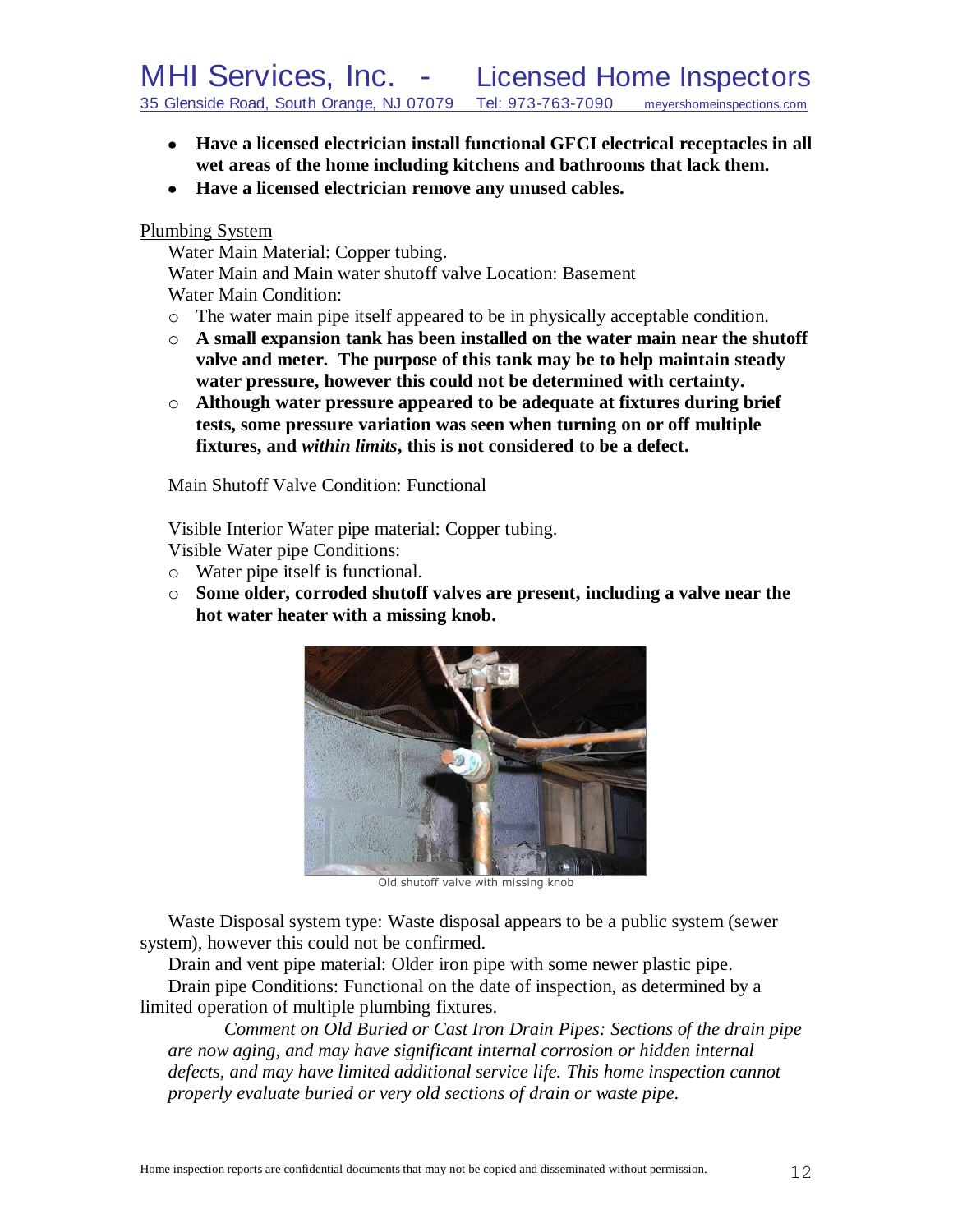**Recommendations:**

- **Have a plumber evaluate the water main and expansion tank to determine whether adequate water pressure exists, and the purpose of the expansion tank. Have modifications made if possible to increase and/or maintain desired level of water pressure.**
- **To determine the true condition of the waste and drain pipes we recommend that a plumber inspect them internally using a specialized video camera.**

Natural Gas Piping Visible rigid and flexible natural gas piping appeared to be in functional condition on the date of inspection.

Heating System

System Type: Forced air furnace. Number of Zones: 1 Fuel: Natural Gas Location: Basement . Estimated age: 14 years. Typical service life: 20 years, although maintenance is often required before this time.

Heating System Venting: Metal flue pipe to masonry chimney.

*The heating system inspection consists of visual evaluation of the exterior casing, connection pipes and fittings, normal and automatic controls, as well as venting components. A limited inspection of the internal components of the heating system are also part of this inspection, however full inspection of interior components and heat exchangers is not possible without extensive disassembly, which is not done in a home inspection. Operation of the system is done using normal controls unless hot weather or the health and safety of the occupants makes this impossible or inadvisable. In seasonably warm weather we may not be able to operate the heating system for a long enough period of time to discover defects that may only become apparent when the system has been operating near full capacity for an extended period of time. For heating systems that appear to be more than 50% through their design life, we recommend further evaluation by a qualified specialist to assure that hidden defects or safety related issues are not present. All heating systems need regular maintenance to remain in satisfactory operating condition, and we recommend that you adhere to a regular maintenance schedule. If a heating system shows evidence of deferred maintenance or service, then we recommend that you schedule such service before you close on the property as this may disclose conditions that may be hazardous or conducive to premature failure.*

Operational Test of Heating System: The heating system activated when heat was called for by the thermostat, and warm air was supplied to supply registers.

#### **Conditions:**

o **The heating components are more than 50% through designed service life. The need for major repair or replacement is now becoming more likely.**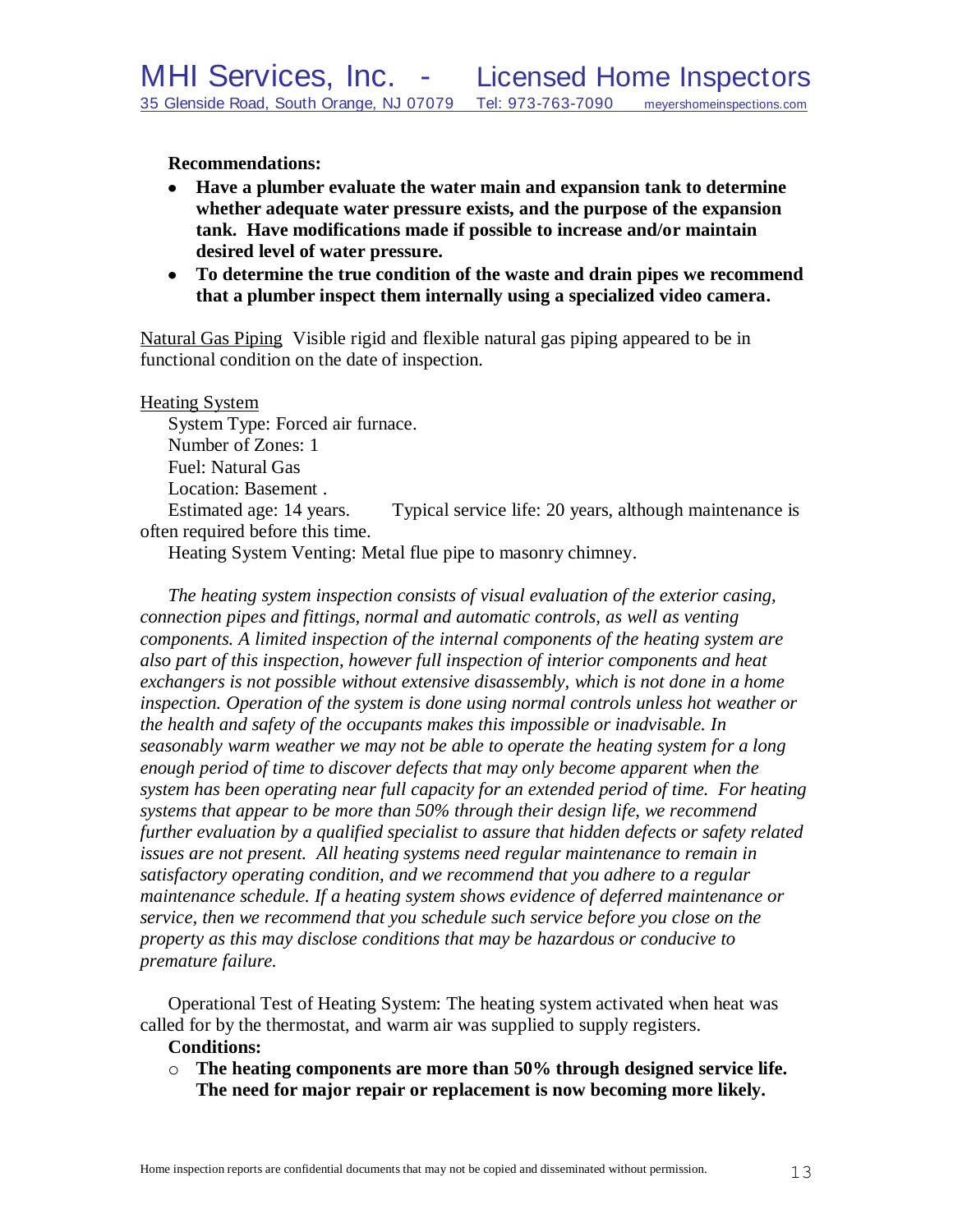# **Recommendations:**

- **Further evaluation of this now aging heating system by a qualified specialist to assure that hidden defects or safety related issues are not present.**
- **A service contract to cover future maintenance and repairs to the heating system.**

# Heating Equipment Clearance & Combustion Air

Heating System Location: Basement Ventilation and Combustion Air: Adequate Clearance to Combustibles: Adequate

# Central Air Conditioning

AC Equipment Age (Estimated): 14 years

Typical central AC condensing unit lifetime: 12 to 15 years, however failure before this time is not uncommon.

Condensing unit Location: Exterior Condition:

- o The AC system was tested on the date of inspection and appeared to perform normally during this limited time test.
- o **The AC components are now approaching the end of their designed service life. Continued reliable operation cannot be assured.**

*Limitation: Moderate temperature on the date of inspection prevented us from determining if cooling capacity is adequate under hot weather conditions.*

Air Handler Type: Integrated with the forced air furnace.

# **Recommendations:**

- **Have the AC system serviced annually by an AC technician.**
- **Budget for AC system replacement in the near future.**

Asbestos *This inspection cannot guarantee that asbestos materials, which have been commonly used for insulation and some finish material, are present or absent from this home. Older homes usually have some asbestos bearing materials used in the construction, while more recently constructed homes are likely to have little or no asbestos used in the construction and interior materials. To determine with certainty if asbestos is present, sampling and lab testing is required, which is not included in this inspection.* 

# Fuel Oil Storage

The heating system for this home uses natural gas.

 **This home inspection does not include evaluation of buried oil tanks or soil testing to determine if leakage has occurred. The history of this property is not known by us, and therefore we cannot assure you that a hidden buried**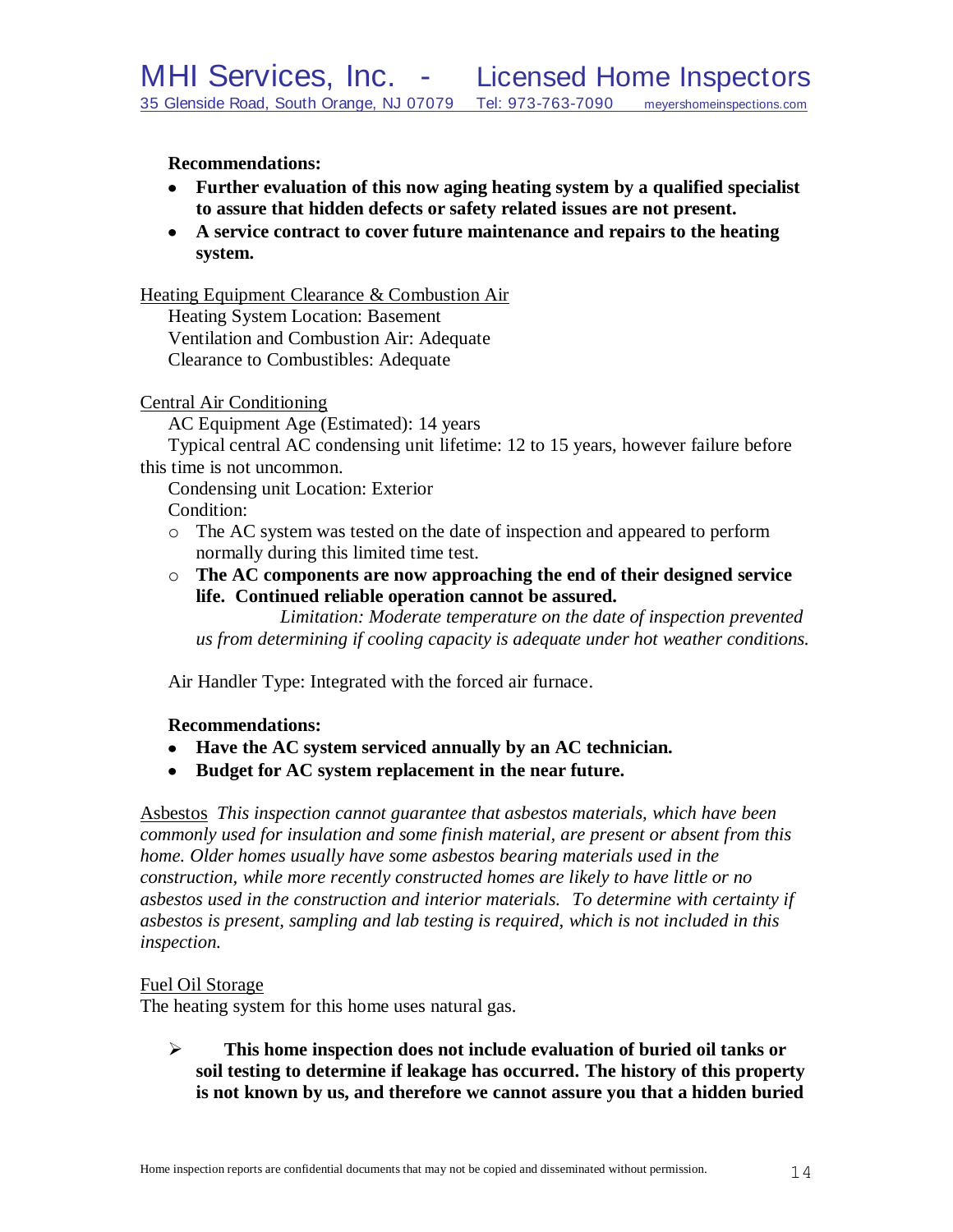**oil tank does not exist on this property. If a higher level of confidence regarding the presence or absence of buried tanks is desired, then a tank search utilizing specialized equipment would be required.**

**Recommendations:**

**Specialist search for abandoned buried tanks and specialist evaluation of buried and/or above ground oil storage tanks, either in use or abandoned. As leaking oil tanks can result in significant expenses, we advise careful review with legal counsel of any documents or statements relating to oil tank(s).** 

Domestic Hot Water Heater

Water Heater Type: Standard Tank. Water Heater size, gallons: 40 Heating Method/Fuel: Natural Gas Age: 6 years Typical Service Life: 8-10 years Condition:

- o **Plastic trim rings around inlet and outlet water pipes are melted. This may have occurred from back drafting of combustion gases, which can be dangerous, or from incorrect hot water heater installation.** No back drafting was observed on the date of inspection.
- o **Melted trim rings can be a sign that the water heater life will be shorter than average.**

**Recommendations:**

- **See Chimney section – have the chimney flues checked to ensure no back drafting is taking place.**
- **Budget for replacement of the hot water heater by a plumber.**

# General Interior Condition

Wall and Ceiling Material: Drywall and/or plaster. Wall and Ceiling Condition: Functional – only minor repairable defects. Floor Surfaces: Wood, Carpet, Tile. Floor Condition: Functional – normal wear and/or minor defects.

# Kitchen

Kitchen Sink: Functional Stovetop and Oven: Gas. Condition: Functional. Garbage Disposal: None present.

GFCI electrical receptacles: Present and functional at wet areas.

*GFCI electrical receptacles protect against shocks in wet areas.*

Dishwasher: Functional, as determined by a limited operational test on the date of inspection.

Water pressure at the sink was adequate. Drainage at the sink was adequate. Kitchen cabinets and countertops are in functional condition.

Laundry Room A washer and dryer are located in the basement.

*Note: We do not inspect or operationally test laundry appliances during a home inspection due to the multiplicity of different cycles built in to these units and the large amount of time it*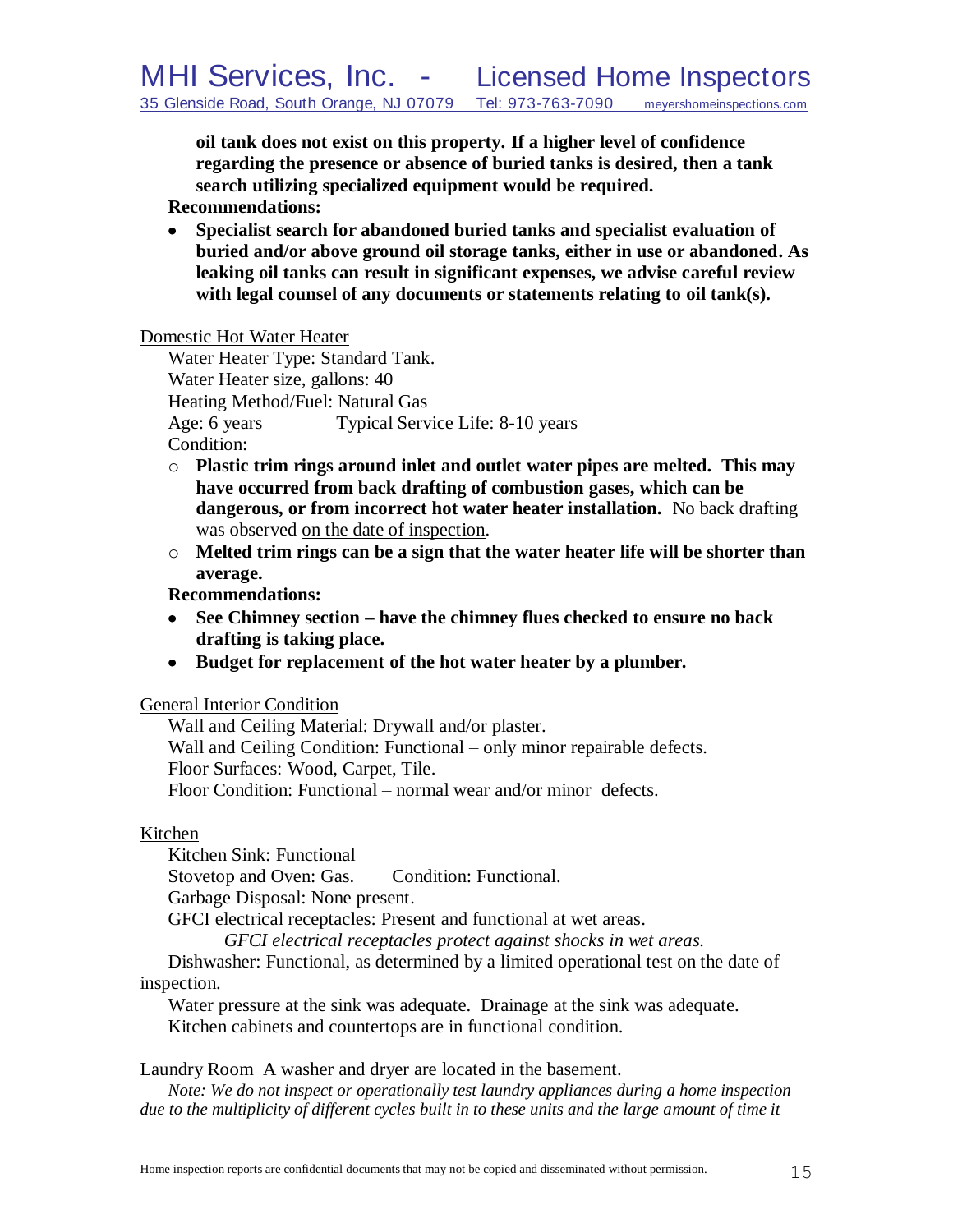*takes to complete these cycles. We recommend that any laundry equipment that is to remain in the home be demonstrated to be in satisfactory operational condition before you close on this property. If an electric dryer is present, proper installation is very important to assure electrical safety, including installation of a grounding cable for the dryer case. The integrity of the exterior ground cable should be checked periodically. If a gas dryer is present, the flex gas connector should be replaced if more than 5 years old. Dryer exhaust vent ducts should be metal rather than plastic to reduce the possibility of fire.*

#### Bathrooms

Grade Level: Half, with sink and toilet.

Second Floor, Main: Full, with sink, toilet and shower over tub. Second Floor, Master: Full, with sink, toilet and stall shower over tile base.

Fixtures and faucets in all bathrooms were tested, **and the following defects were found:**

o **The master bathroom toilet must be held down to flush completely.**

o **The master bathroom shower head hose is leaky.**

*Note: Tile shower bases must have waterproof liners, which can leak if worn out or incorrectly installed. It is not possible to determine from a single inspection whether a tile shower base is leaking.*

# GFCI electrical receptacles: **NOT present, or defective.**

*GFCI electrical receptacles protect against shocks in wet areas.* Water pressure and local drainage were adequate in all bathrooms.

# **Recommendations:**

- **Have the master bathroom toilet repaired so that it flushed easily.**
- **Have the master bathroom shower hose repaired.**
- **See Electrical section.**
- **Have a plumber and/or tile contractor conduct a long term "leak down" test to ensure that the tile shower base is not leaking.**

#### Interior Stairs Functional.

#### Insulation

Visible areas of insulation: Fiberglass in attic floor. Insulation Condition:

o **Insulation extends all the way to the edge of the roof, obstructing any possible soffit vents.**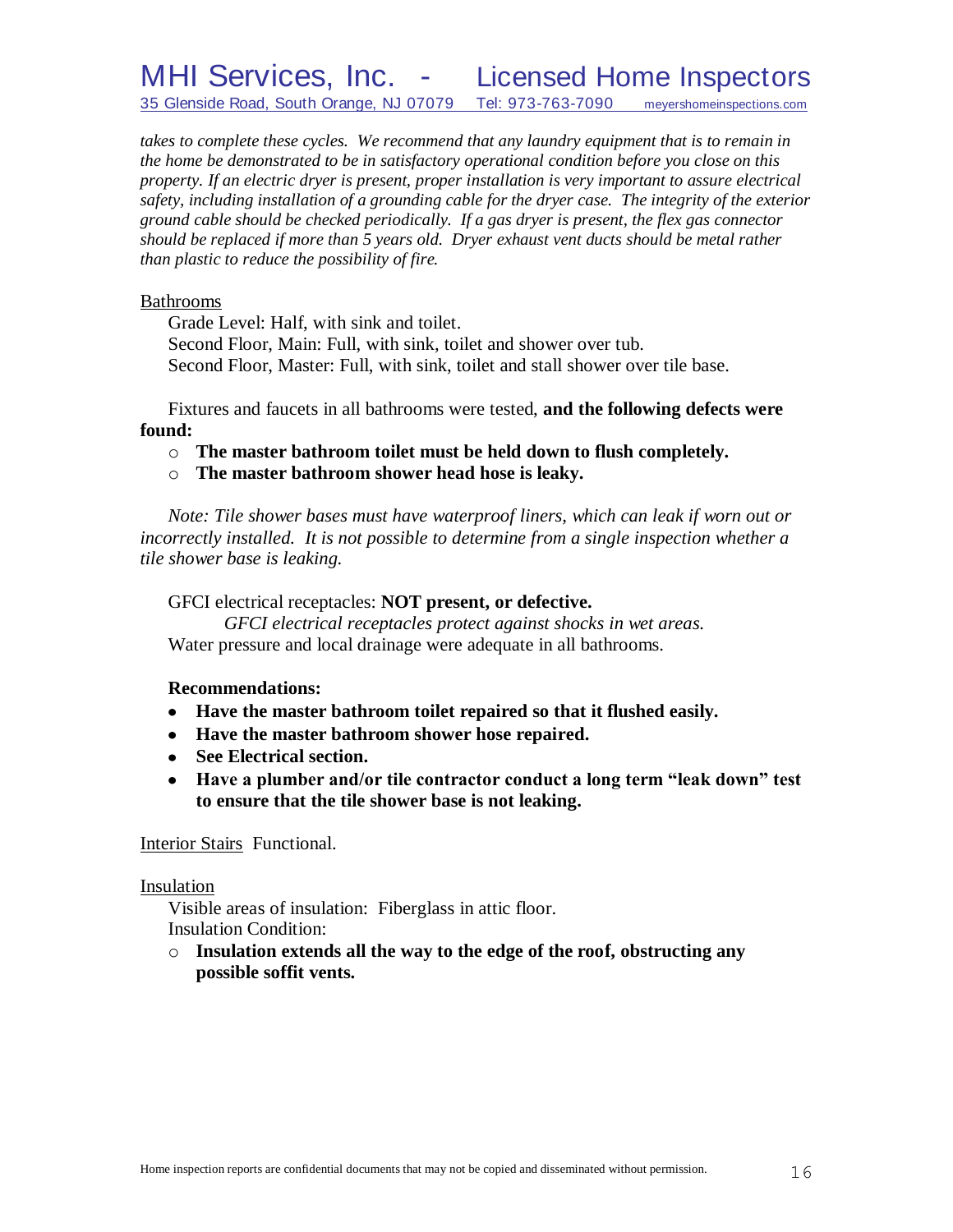

Insulation pushed to the roof edge

*Note: Most homes of this age and type were not insulated well enough to meet current standards for energy efficiency. Consequently, you may find that exterior walls feel cold, and the cost for heating this home may be higher than for a similar size home built to modern construction standards.*

**Recommendations:**

- **For older homes, even if the insulation is properly installed, it may not meet current energy standards, and you should consider further specialist evaluation to determine if additional insulation should installed to reduce your heating and cooling costs.**
- **Have a roofer and/or insulation contractor pull back insulation from the roof edge, possibly with the use of foam baffle plates inserted between the insulation and underside of the roof.**
- **See Roof section.**

Basement and/or Crawlspaces The basement is unfinished space.

Sump Pump: Present

Condition:

- o A small amount of water was present in the sump.
- o The pump was briefly tested by lifting the float, and the pump activated.

Moisture Evaluation: All visible surfaces were closely inspected for stains or other evidence of prior moisture entry. Finish materials in the basement were tested with a moisture meter on the date of inspection (this includes accessible areas of both clean and any water stained areas found).

Although no high moisture meter readings were found on the date of inspection, the following adverse conditions that may allow water entry or flooding were found:

Condition:

- o *Basement walls have been recently painted white. This could obscure any signs of prior water entry.*
- o **Adverse exterior drainage conditions appear to be present. See Soil Grading & Drainage section – exterior water accumulation may occur on this**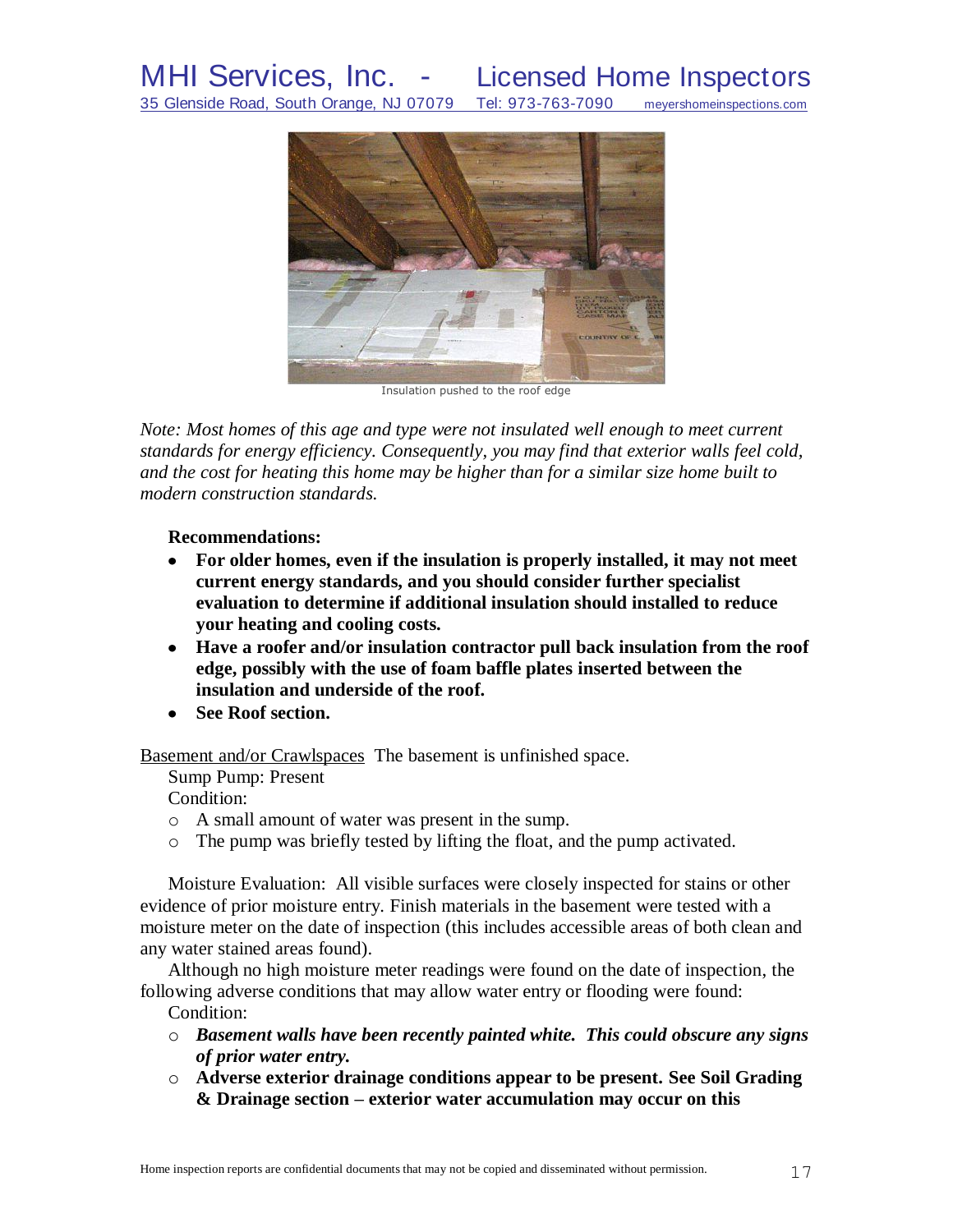**property, and additional exterior drainage measures may be necessary.**

**Recommendations:**

- **See Roof Drainage section – proper maintenance of gutters and downspouts can reduce the possibility of water entry into the basement.**
- **Periodic testing of the sump pump.**
- **See Soil Grading & Drainage section for additional recommendations.**

*Please be aware that the lower level interior space is near or partially below grade level, and foundation walls and the floor slab floor in this home are not perfectly water proofed, and therefore the possibility of water entry with consequent damage to stored materials or current and future finish materials exists, especially during extreme weather conditions.*

Attic Space The unfinished, partly floored attic crawlspace is accessible from the third floor bedroom. The attic spaces were entered and inspected where safe access was possible.

Condition:

- o No structural defects were found.
- o **Attic ventilation is not adequate (see Roof section).**

# **Recommendations:**

**See Roof section.**

Garage Two car interior.

Vehicle Doors: Two overhead doors.

Power Openers: Both Doors.

Vehicle door(s) were operated.

Doors and door hardware themselves were found to be in functional condition.

Power Openers Condition:

- o **No safety cutoff sensors present – this type of opener is obsolete, can cause severe injury, and must be replaced.**
- o **Openers are plugged in with extension cords.**



Older openers have no sensors, and are plugged in with extension cords

# **Recommendations:**

**Have the garage door opener(s) lacking adequate electric eye safety cutoff sensors replaced with new openers incorporating electric eye cutoff sensors. This work should be done by a qualified garage door contractor.**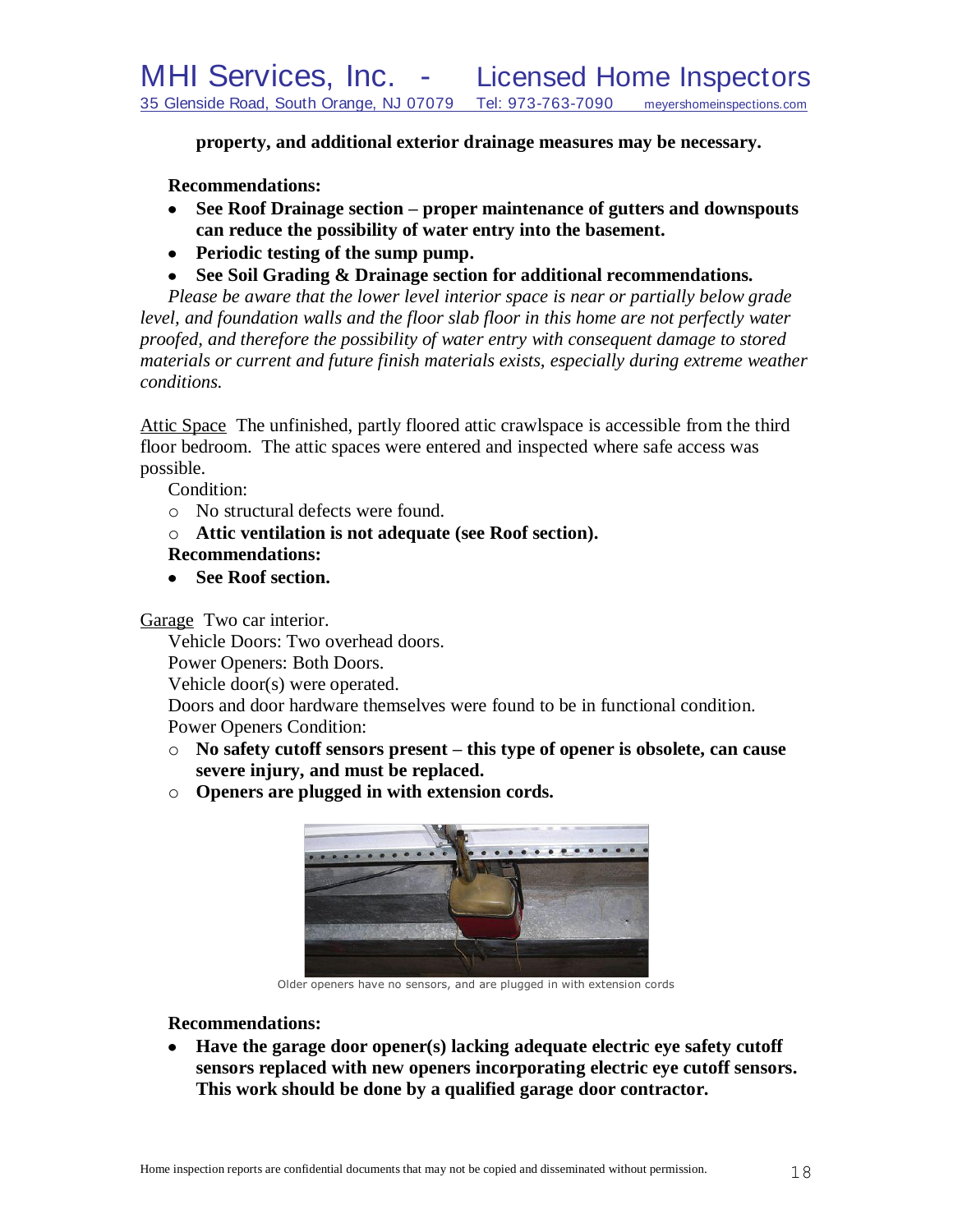# **Have a licensed electrician install electrical receptacles close enough to the openers to plug them in without extension cords.**

Smoke & Carbon Monoxide Detectors & Fire Safety Devices Installation of smoke and carbon monoxide detectors, and a fire extinguisher in kitchens are recommended for this residence. We do not test fire safety devices, since these must be checked on a regular basis for proper operation, and this should done prior to closing on this property and regularly according to manufacturer advice thereafter.

Carbon Monoxide Tests Carbon monoxide (CO) is produced when fossil fuels are burned. Properly operating gas, or fuel oil burning heating systems normally produce very low levels of this toxic gas, and it is normally vented to the outside of the home. The best protection against carbon monoxide poisoning in a home is regular maintenance of the heating systems and chimney and flue connections, as well as properly maintained carbon monoxide detectors/alarms in the home. In the course of our home inspection the inspector wears a CO meter/alarm for his protection and yours, and all areas of the home that are entered are therefore automatically checked during our inspection. If the CO meter indicates a high level of this gas, we alert occupants and state the condition in the report.

Lead Paint Homes built prior to 1978 may have surfaces covered with paint containing lead oxide pigment, and under certain circumstances this lead-based paint can become a health hazard. *This home inspection does not include testing for lead.* **We are not certified lead inspectors, we are not insured for adverse conditions related to lead contamination of water, paint, or other materials in the home, and this inspection absolutely does not include testing for lead or evaluation of related hazards.** *If you have concerns about lead hazards, you should have further evaluation and testing done by specialists for your protection.*

Mold & Fungal Conditions Mold and other fungal organisms are a natural part of our environment and cannot be completely eliminated. Certain types of construction and wet conditions in a home can, however, allow excessive growth of mold, and damage to the structure and a health risk may occur. Humid or wet conditions in attics and finish and stored materials in basements or below grade areas may be especially prone to accelerated mold growth when water penetration occurs. **We are not certified mold inspectors or mold experts, we are not insured for adverse conditions related to mold or fungal organisms, and this inspection absolutely does not include testing for mold or other fungal organisms.** *If you have concerns about mold, you should have further evaluation and testing done by specialists for your protection.*

Inspection for Rodents & Other Pests Not Included This home inspection does not include an inspection for rodents and other pests such as mice, rats, squirrels, bats, roaches, bedbugs, or other insect pests.

Ordered Tests A radon screening test is being done. The results of this radon test are